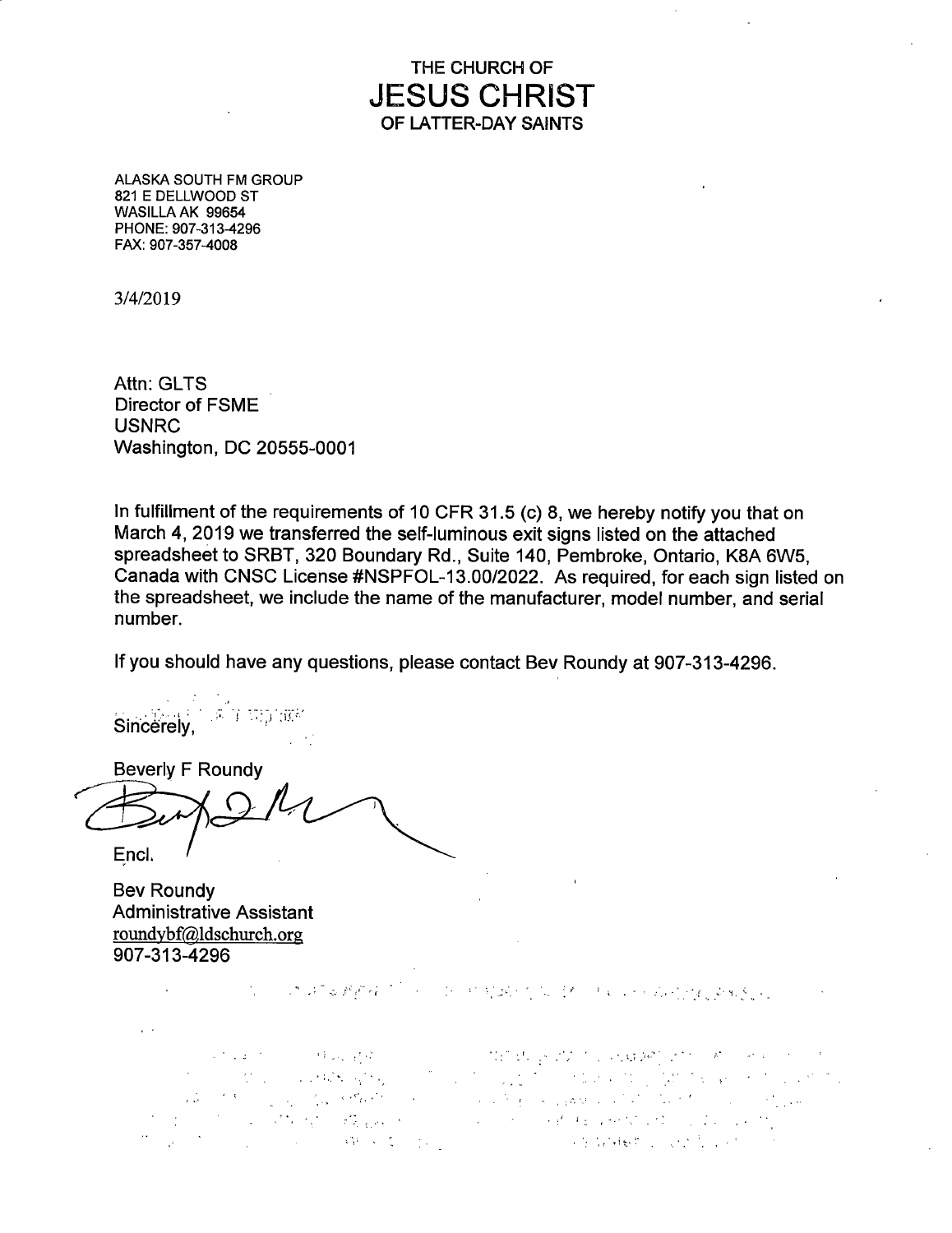$\boldsymbol{f}$ 

| Company Name                   | ALASKA SOUTH FM GROUP | Date                 | 2/11/2019              |
|--------------------------------|-----------------------|----------------------|------------------------|
| Address 1<br>821 E DELLWOOD ST |                       | Isolite RMA $#$      |                        |
| Address 2                      |                       | EWS Order#           |                        |
| Address 3                      |                       | MTS Order #s         | <b>FMACQ-262822</b>    |
| City/State                     | IWASILLA AK           | <b>Contact Name</b>  | <b>BEV ROUNDY</b>      |
| Zip/Post Code                  | 99654                 | <b>Contact Phone</b> | 907-313-4296           |
| Country                        | <b>IUSA</b>           | <b>Contact FAX</b>   | 907-357-4008           |
|                                |                       | Contact<br>E-mail    | roundybf@ldschurch.org |

|                | Manufacturer<br>Name | Model No.   | Serial No. |       | Manufacture<br>Date | Activity<br>Include "Ci" or "TBq" |
|----------------|----------------------|-------------|------------|-------|---------------------|-----------------------------------|
|                |                      |             |            | Month | Year                |                                   |
| 1              | <b>NRD</b>           | T-4001      | 75185      | 6     | 91                  | 25 CI                             |
| $\overline{2}$ | <b>NRD</b>           | T-4001      | 75186      | 6     | 91                  | 25 CI                             |
| $\overline{3}$ | <b>SRB TECH</b>      | B100        | 650196     | 11    | 99                  | 20                                |
| 4              | <b>SRB TECH</b>      | B100        | 650193     | 11    | 99                  | þο                                |
| 5              | <b>SRB TECH</b>      | B100        | 650205     | 11    | 99                  | 20                                |
| 6              | <b>SRB TECH</b>      | B100        | 650199     | 11    | 99                  | 20                                |
| $\mathcal{I}$  | <b>SRB TECH</b>      | B100        | 650198     | 11    | 99                  | 20                                |
| 8              | <b>SRB TECH</b>      | <b>B100</b> | 650197     | 11    | 99                  | 20                                |
| 9              | <b>SRB TECH</b>      | B100        | 650202     | 11    | 99                  | 20                                |
| 10             | <b>SRB TECH</b>      | B100        | 650206     | 11    | 99                  | 20                                |
| 11             | <b>SRB TECH</b>      | B100        | 650201     | 11    | 99                  | 20                                |
| 12             | <b>SRB TECH</b>      | B100        | 650200     | 11    | 99                  | 20                                |
| 13             | <b>SRB TECH</b>      | B100        | 589505     | 14    | 95                  | 20                                |
| 14             | <b>SRB TECH</b>      | B100        | 575451     | Б     | 94                  | 20                                |
| 15             |                      |             |            |       |                     | 290 TOTAL                         |

*\*The above information should be on the signs labels. If any information on the sign is missing please fill in the fields with "missing" or "illegible", etc. Please print clearly. A double sign is counted as "TWO" signs--not "ONE" Please make note of this.* 

**Once we have received and processed this information an RMA number will be issued.**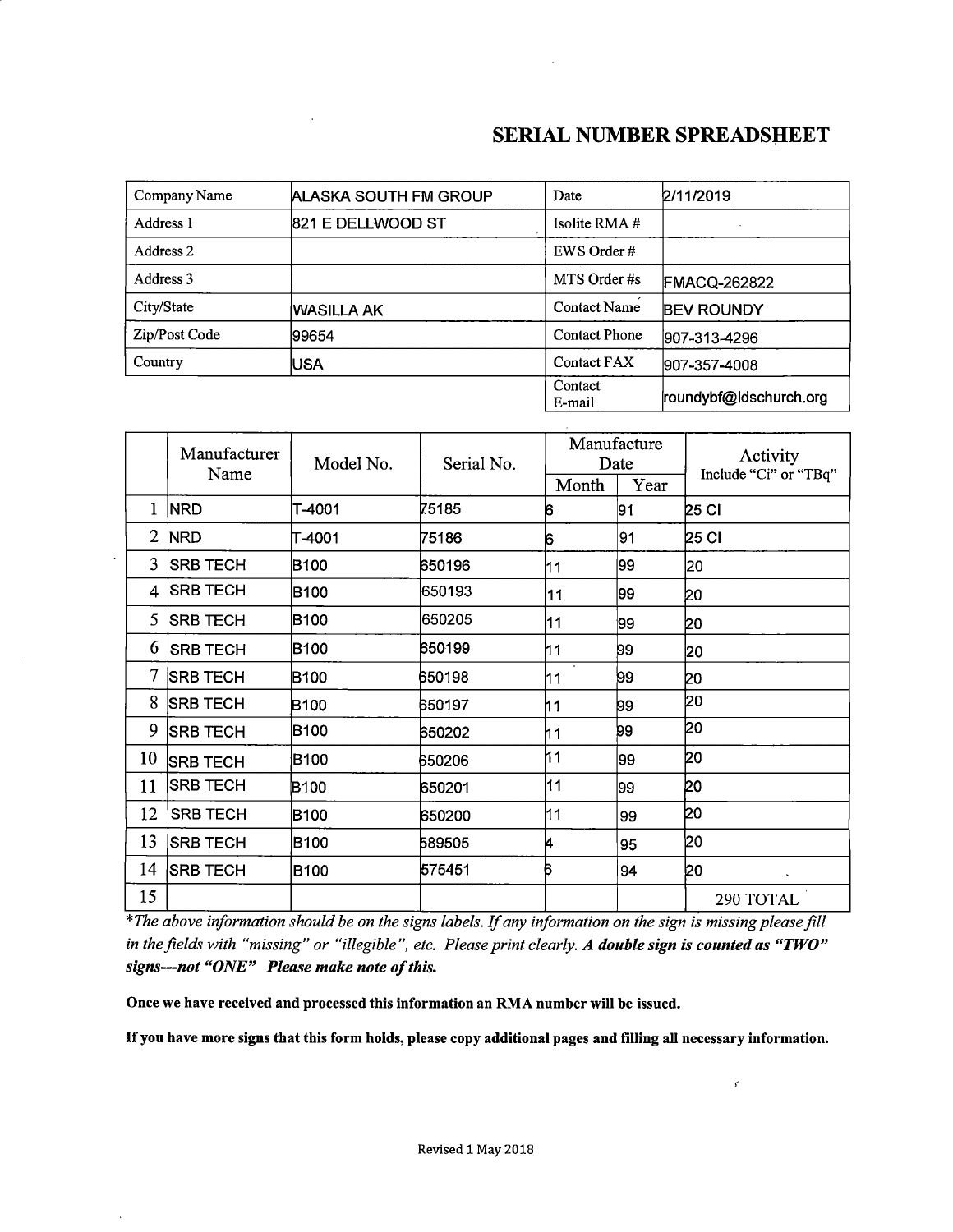| Company Name<br>ALASKA SOUTH FM GROUP |                   | Date                 | 2/11/2019              |
|---------------------------------------|-------------------|----------------------|------------------------|
| Address 1                             |                   | Isolite RMA $#$      |                        |
| Address 2                             | 821 E DELLWOOD ST | EWS Order#           |                        |
| Address 3                             |                   | MTS Order #s         | <b>FMACQ-262822</b>    |
| City/State                            | IWASILLA AK       | <b>Contact Name</b>  | <b>BEV ROUNDY</b>      |
| Zip/Post Code                         | 99654             | <b>Contact Phone</b> | 907-313-4296           |
| Country                               | USA               | Contact FAX          | 907-357-4008           |
|                                       |                   | Contact<br>E-mail    | roundybf@ldschurch.org |

|              | Manufacturer    | Model No.        | Serial No. | Manufacture<br>Date |      | Activity              |
|--------------|-----------------|------------------|------------|---------------------|------|-----------------------|
|              | Name            |                  |            |                     |      | Include "Ci" or "TBq" |
|              |                 |                  |            | Month               | Year |                       |
| 1            | <b>SRB TECH</b> | B100             | 575455     | 6                   | 94   | ÞΟ                    |
| $\mathbf{2}$ | <b>SRB TECH</b> | B <sub>100</sub> | 589506     | 4                   | 95   | 20                    |
| 3            | <b>SRB TECH</b> | B100             | 575460     | 6                   | 94   | 20                    |
| 4            | <b>SRB TECH</b> | B100             | 575462     | 6                   | 94   | 20                    |
| 5            | <b>SRB TECH</b> | B <sub>100</sub> | 575461     | 6                   | 94   | 20                    |
| 6            | <b>SRB TECH</b> | B100             | 575463     | 6                   | 94   | 20                    |
| $\tau$       | <b>SRB TECH</b> | <b>B100</b>      | 575459     | 6                   | 94   | 20                    |
| 8            | <b>SRB TECH</b> | <b>B100</b>      | 575458     | 6                   | 94   | 20                    |
| 9            | <b>SRB TECH</b> | <b>B100</b>      | 575456     | 6                   | 94   | 20                    |
| 10           | <b>SRB TECH</b> | B100             | 575457     | 6                   | 94   | 20                    |
| 11           | <b>SRB TECH</b> | B <sub>100</sub> | 575624     | ļ6                  | 94   | 20                    |
| 12           | <b>SRB TECH</b> | B <sub>100</sub> | 575454     | 6                   | 94   | bo                    |
| 13           |                 |                  |            |                     |      |                       |
| 14           |                 |                  |            |                     |      |                       |
| 15           |                 |                  |            |                     |      |                       |

*\*The above .information should be on the signs labels. If any information on the sign is missing please fill in the fields with "missing" or "illegible", etc. Please print clearly. A double sign is counted as "TWO" signs--not "ONE" Please make note of this.* 

**Once we have received and processed this information an RMA number will be issued.** 

l,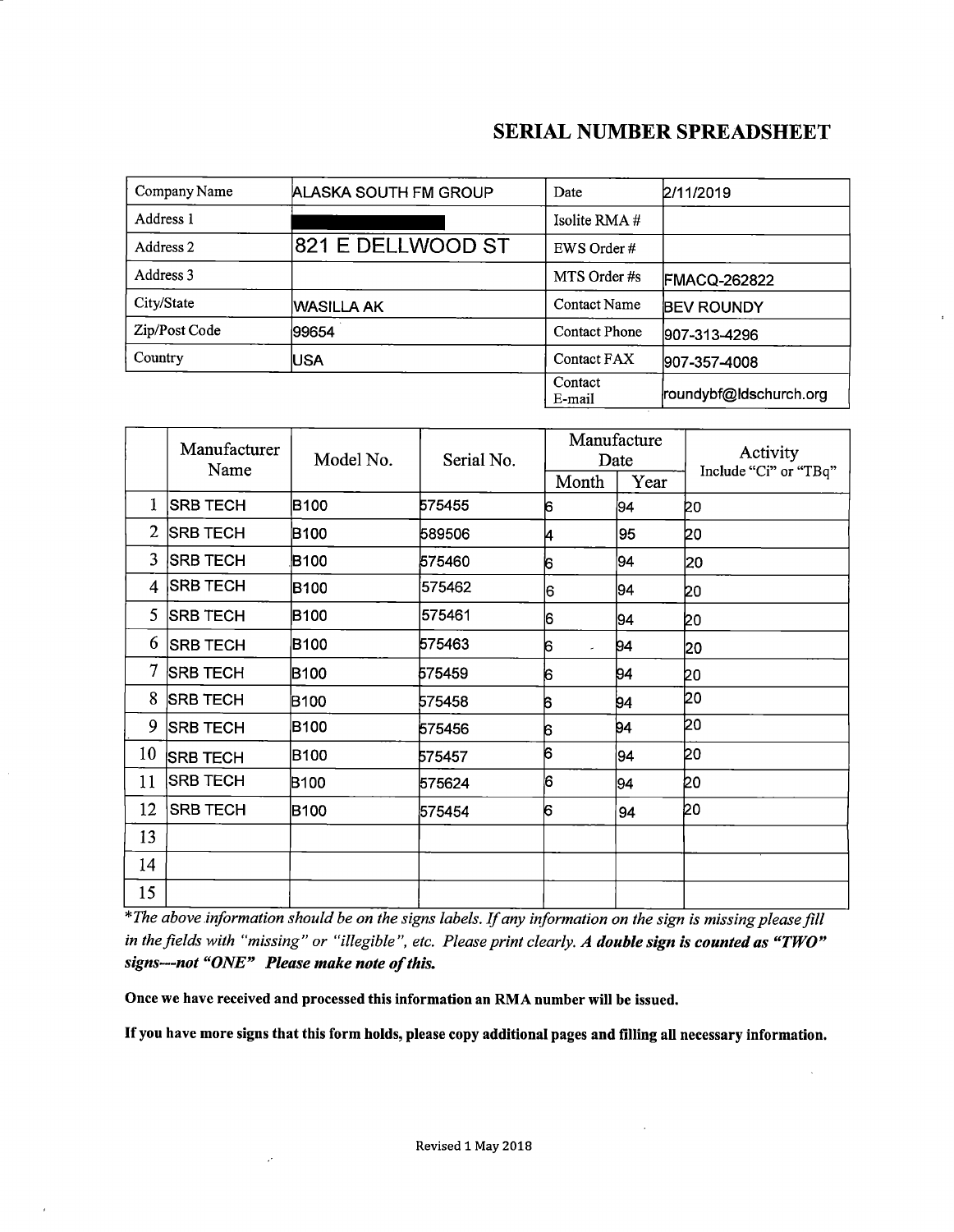| Company Name  | <b>ALASKA SOUTH FM GROUP</b> | Date                 | 2/11/2019              |
|---------------|------------------------------|----------------------|------------------------|
| Address 1     |                              | Isolite RMA#         |                        |
| Address 2     | 821 E DELLWOOD ST            | EWS Order#           |                        |
| Address 3     |                              | MTS Order #s         | <b>FMACQ-262822</b>    |
| City/State    | WASILLA AK                   | <b>Contact Name</b>  | <b>BEV ROUNDY</b>      |
| Zip/Post Code | 99654                        | <b>Contact Phone</b> | 907-313-4296           |
| Country       | <b>IUSA</b>                  | Contact FAX          | 907-357-4008           |
|               |                              | Contact<br>E-mail    | roundybf@ldschurch.org |

|                 | Manufacturer    | Model No.        | Serial No. |       | Manufacture<br>Date | Activity              |
|-----------------|-----------------|------------------|------------|-------|---------------------|-----------------------|
|                 | Name            |                  |            | Month | Year                | Include "Ci" or "TBq" |
| 1               | <b>SRB TECH</b> | <b>B100</b>      | 575452     | 6     | 94                  | 20                    |
| $\overline{2}$  | <b>SRB TECH</b> | B100             | 575453     |       | ?                   | 20                    |
| 3               | <b>SRB TECH</b> | B100             | 669075     |       | 01                  | 20                    |
| 4               | <b>SRB TECH</b> | B100             | 669074     |       | 01                  | 20                    |
| 5.              | <b>SRB TECH</b> | B100             | 567321     | 11    | 93                  | 20                    |
| 6               | <b>SRB TECH</b> | B100             | 563960     | 8     | þЗ.                 | 20                    |
| $7\phantom{.0}$ | <b>SRB TECH</b> | <b>B100</b>      | 567324     | 11    | 93                  | 20                    |
| 8               | <b>SRB TECH</b> | B <sub>100</sub> | 563959     | 8     | 93                  | 20                    |
| 9               | <b>SRB TECH</b> | <b>B100</b>      | 565296     | 9     | þз                  | ∎ 20                  |
| 10              | <b>SRB TECH</b> | <b>B100</b>      | 565298     | 9     | 93                  | 20                    |
| 11              | <b>SRB TECH</b> | <b>B100</b>      | 567325     | 11    | 93                  | þ0                    |
| 12              | <b>SRB TECH</b> | B100             | 567326     | 11    | 93                  | b0                    |
| 13              |                 |                  |            |       |                     |                       |
| 14              |                 |                  |            |       |                     | $\ddot{\phantom{a}}$  |
| 15              |                 |                  |            |       |                     |                       |

\* *The above information should be on the signs labels. If any information on the sign is missing please fill in the fields with "missing" or "illegible", etc. Please print clearly. A double sign is counted as "TWO" signs--not "ONE" Please make note of this.* 

**Once we have received and processed this information an RMA number will be issued.**